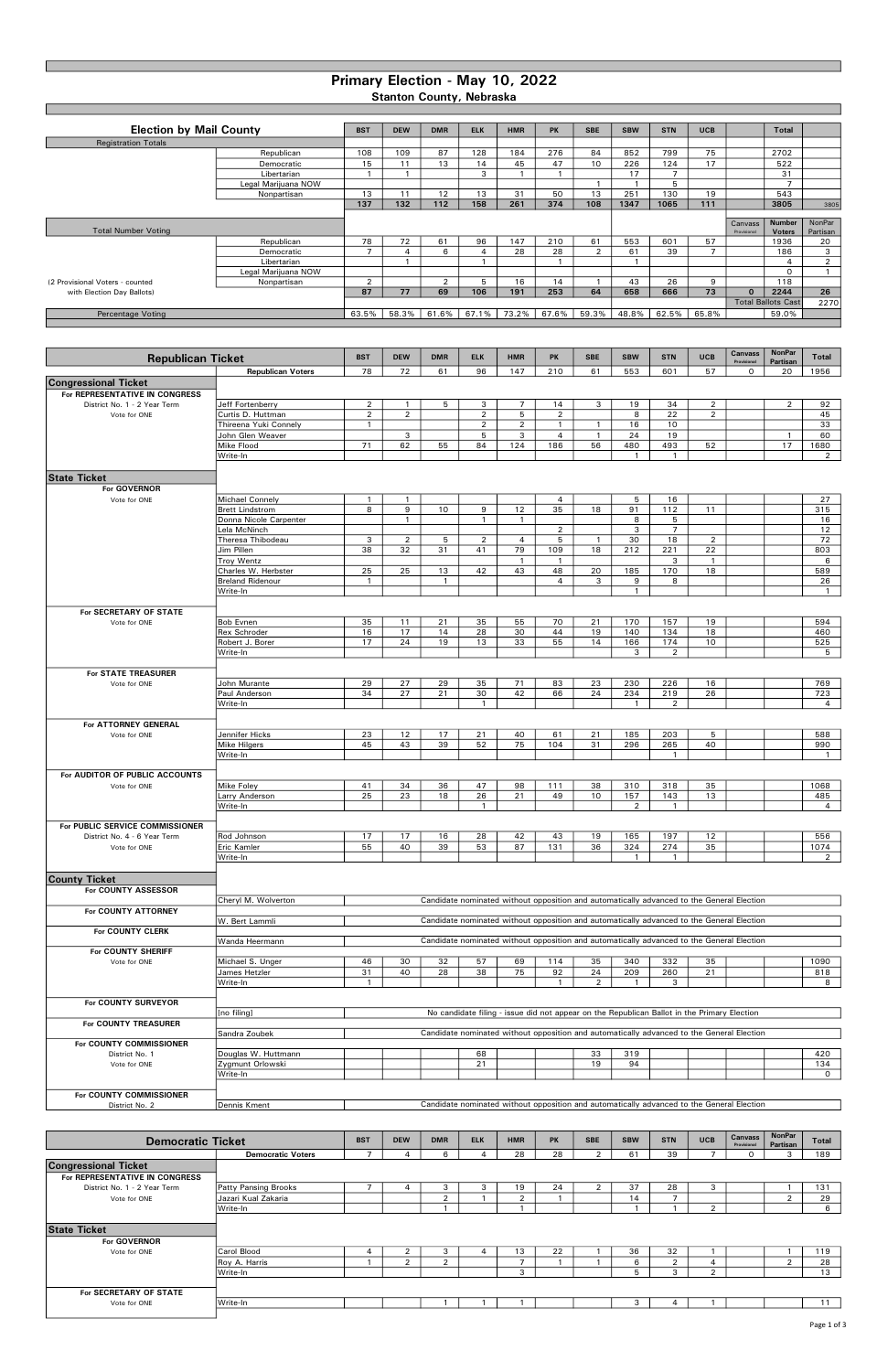## Primary Election - May 10, 2022

Stanton County, Nebraska

| Democratic Ticket (continued)   |             | <b>BST</b> | <b>DEW</b> | <b>DMR</b> | <b>ELK</b> | <b>HMR</b>                                                                                  | <b>PK</b> | <b>SBE</b> | <b>SBW</b>     | <b>STN</b>     | <b>UCB</b> | <b>Canvass</b><br>Provisional | <b>NonPar</b><br>Partisan | <b>Total</b> |
|---------------------------------|-------------|------------|------------|------------|------------|---------------------------------------------------------------------------------------------|-----------|------------|----------------|----------------|------------|-------------------------------|---------------------------|--------------|
| <b>State Ticket (continued)</b> |             |            |            |            |            |                                                                                             |           |            |                |                |            |                               |                           |              |
| <b>For STATE TREASURER</b>      |             |            |            |            |            |                                                                                             |           |            |                |                |            |                               |                           |              |
| Vote for ONE                    | Write-In    |            |            |            |            |                                                                                             |           |            | 3              | $\overline{4}$ |            |                               |                           | 11           |
|                                 |             |            |            |            |            |                                                                                             |           |            |                |                |            |                               |                           |              |
| For ATTORNEY GENERAL            |             |            |            |            |            |                                                                                             |           |            |                |                |            |                               |                           |              |
| Vote for ONE                    | Write-In    |            |            |            |            | $\overline{2}$                                                                              |           |            | 3              | 4              |            |                               |                           | 11           |
|                                 |             |            |            |            |            |                                                                                             |           |            |                |                |            |                               |                           |              |
| For AUDITOR OF PUBLIC ACCOUNTS  |             |            |            |            |            |                                                                                             |           |            |                |                |            |                               |                           |              |
| Vote for ONE                    | Write-In    |            |            |            |            |                                                                                             |           |            | 5              | 4              |            |                               |                           | 12           |
|                                 |             |            |            |            |            |                                                                                             |           |            |                |                |            |                               |                           |              |
| For PUBLIC SERVICE COMMISSIONER |             |            |            |            |            |                                                                                             |           |            |                |                |            |                               |                           |              |
| District No. 4 - 6 Year Term    | Write-In    |            |            |            |            |                                                                                             |           |            | $\overline{2}$ | 3              |            |                               |                           | 8            |
| Vote for ONE                    |             |            |            |            |            |                                                                                             |           |            |                |                |            |                               |                           |              |
| <b>County Ticket</b>            |             |            |            |            |            |                                                                                             |           |            |                |                |            |                               |                           |              |
| For COUNTY ASSESSOR             |             |            |            |            |            |                                                                                             |           |            |                |                |            |                               |                           |              |
|                                 | [no filing] |            |            |            |            | No candidate filing - issue did not appear on the Democratic Ballot in the Primary Election |           |            |                |                |            |                               |                           |              |
| For COUNTY ATTORNEY             |             |            |            |            |            |                                                                                             |           |            |                |                |            |                               |                           |              |
|                                 | [no filing] |            |            |            |            | No candidate filing - issue did not appear on the Democratic Ballot in the Primary Election |           |            |                |                |            |                               |                           |              |
| For COUNTY CLERK                |             |            |            |            |            |                                                                                             |           |            |                |                |            |                               |                           |              |
|                                 | [no filing] |            |            |            |            | No candidate filing - issue did not appear on the Democratic Ballot in the Primary Election |           |            |                |                |            |                               |                           |              |
| For COUNTY SHERIFF              |             |            |            |            |            |                                                                                             |           |            |                |                |            |                               |                           |              |
|                                 | [no filing] |            |            |            |            | No candidate filing - issue did not appear on the Democratic Ballot in the Primary Election |           |            |                |                |            |                               |                           |              |
| For COUNTY SURVEYOR             |             |            |            |            |            |                                                                                             |           |            |                |                |            |                               |                           |              |
|                                 | [no filing] |            |            |            |            | No candidate filing - issue did not appear on the Democratic Ballot in the Primary Election |           |            |                |                |            |                               |                           |              |
| For COUNTY TREASURER            |             |            |            |            |            |                                                                                             |           |            |                |                |            |                               |                           |              |
|                                 | [no filing] |            |            |            |            | No candidate filing - issue did not appear on the Democratic Ballot in the Primary Election |           |            |                |                |            |                               |                           |              |
| For COUNTY COMMISSIONER         |             |            |            |            |            |                                                                                             |           |            |                |                |            |                               |                           |              |
| District No. 1                  | [no filing] |            |            |            |            | No candidate filing - issue did not appear on the Democratic Ballot in the Primary Election |           |            |                |                |            |                               |                           |              |
| For COUNTY COMMISSIONER         |             |            |            |            |            |                                                                                             |           |            |                |                |            |                               |                           |              |
| District No. 2                  | [no filing] |            |            |            |            | No candidate filing - issue did not appear on the Democratic Ballot in the Primary Election |           |            |                |                |            |                               |                           |              |

| <b>Legal Marijuana NOW Ticket</b> |                                                                                                                     | <b>BST</b>  | <b>DEW</b>   | <b>DMR</b> | <b>ELK</b>   | <b>HMR</b> | <b>PK</b>    | <b>SBE</b> | <b>SBW</b> | <b>STN</b> | <b>UCB</b> | Canvass<br>Provisional                                                                               | <b>NonPar</b><br>Partisan | Total        |
|-----------------------------------|---------------------------------------------------------------------------------------------------------------------|-------------|--------------|------------|--------------|------------|--------------|------------|------------|------------|------------|------------------------------------------------------------------------------------------------------|---------------------------|--------------|
|                                   | <b>Legal Marijuana NOW Voters</b>                                                                                   | $\mathbf 0$ | $\mathsf{O}$ | 0          | $\mathsf{O}$ | $\circ$    | $\mathsf{o}$ | 0          | 0          | $\Omega$   | $\Omega$   | $\circ$                                                                                              | 0                         | $\mathbf{1}$ |
| <b>Congressional Ticket</b>       |                                                                                                                     |             |              |            |              |            |              |            |            |            |            |                                                                                                      |                           |              |
| For REPRESENTATIVE IN CONGRESS    |                                                                                                                     |             |              |            |              |            |              |            |            |            |            |                                                                                                      |                           |              |
| District No. 1 - 2 Year Term      | Write-In                                                                                                            |             |              |            |              |            |              |            |            |            |            |                                                                                                      |                           |              |
| <b>State Ticket</b>               |                                                                                                                     |             |              |            |              |            |              |            |            |            |            |                                                                                                      |                           |              |
| For GOVERNOR                      |                                                                                                                     |             |              |            |              |            |              |            |            |            |            |                                                                                                      |                           |              |
|                                   | Write-In                                                                                                            |             |              |            |              |            |              |            |            |            |            |                                                                                                      |                           | $\mathbf{1}$ |
| For SECRETARY OF STATE            |                                                                                                                     |             |              |            |              |            |              |            |            |            |            |                                                                                                      |                           |              |
| Vote for ONE                      | Write-In                                                                                                            |             |              |            |              |            |              |            |            |            |            |                                                                                                      |                           | $\mathbf{1}$ |
| <b>For STATE TREASURER</b>        |                                                                                                                     |             |              |            |              |            |              |            |            |            |            |                                                                                                      |                           |              |
| Vote for ONE                      | Write-In                                                                                                            |             |              |            |              |            |              |            |            |            |            |                                                                                                      |                           |              |
| For ATTORNEY GENERAL              |                                                                                                                     |             |              |            |              |            |              |            |            |            |            |                                                                                                      |                           |              |
| Vote for ONE                      | Larry Bolinger                                                                                                      |             |              |            |              |            |              |            |            |            |            |                                                                                                      |                           | $\circ$      |
|                                   | Write-In                                                                                                            |             |              |            |              |            |              |            |            |            |            |                                                                                                      |                           | $\mathbf{1}$ |
|                                   |                                                                                                                     |             |              |            |              |            |              |            |            |            |            |                                                                                                      |                           |              |
| For AUDITOR OF PUBLIC ACCOUNTS    |                                                                                                                     |             |              |            |              |            |              |            |            |            |            |                                                                                                      |                           |              |
| Vote for ONE                      | . Leroy Lopez                                                                                                       |             |              |            |              |            |              |            |            |            |            |                                                                                                      |                           |              |
|                                   | Write-In                                                                                                            |             |              |            |              |            |              |            |            |            |            |                                                                                                      |                           | $\circ$      |
|                                   |                                                                                                                     |             |              |            |              |            |              |            |            |            |            |                                                                                                      |                           |              |
| For PUBLIC SERVICE COMMISSIONER   |                                                                                                                     |             |              |            |              |            |              |            |            |            |            |                                                                                                      |                           |              |
| District No. 4 - 6 Year Term      | Write-In                                                                                                            |             |              |            |              |            |              |            |            |            |            |                                                                                                      |                           |              |
| <b>County Ticket</b>              |                                                                                                                     |             |              |            |              |            |              |            |            |            |            |                                                                                                      |                           |              |
| For COUNTY ASSESSOR               |                                                                                                                     |             |              |            |              |            |              |            |            |            |            |                                                                                                      |                           |              |
|                                   | [no filing]                                                                                                         |             |              |            |              |            |              |            |            |            |            | No candidate filing - issue did not appear on the Legal Marijuana NOW Ballot in the Primary Election |                           |              |
| For COUNTY ATTORNEY               |                                                                                                                     |             |              |            |              |            |              |            |            |            |            |                                                                                                      |                           |              |
|                                   | [no filing]                                                                                                         |             |              |            |              |            |              |            |            |            |            | No candidate filing - issue did not appear on the Legal Marijuana NOW Ballot in the Primary Election |                           |              |
| For COUNTY CLERK                  |                                                                                                                     |             |              |            |              |            |              |            |            |            |            |                                                                                                      |                           |              |
|                                   | [no filing]<br>No candidate filing - issue did not appear on the Legal Marijuana NOW Ballot in the Primary Election |             |              |            |              |            |              |            |            |            |            |                                                                                                      |                           |              |
| For COUNTY SHERIFF                |                                                                                                                     |             |              |            |              |            |              |            |            |            |            |                                                                                                      |                           |              |
|                                   | [no filing]                                                                                                         |             |              |            |              |            |              |            |            |            |            | No candidate filing - issue did not appear on the Legal Marijuana NOW Ballot in the Primary Election |                           |              |

| <b>Libertarian Ticket</b>       |                           | <b>BST</b>  | <b>DEW</b>   | <b>DMR</b> | <b>ELK</b>   | <b>HMR</b>   | PK                      | <b>SBE</b>                                                                                   | <b>SBW</b>   | <b>STN</b> | <b>UCB</b> | Canvass<br>Provisional | <b>NonPar</b><br>Partisan | <b>Total</b> |
|---------------------------------|---------------------------|-------------|--------------|------------|--------------|--------------|-------------------------|----------------------------------------------------------------------------------------------|--------------|------------|------------|------------------------|---------------------------|--------------|
|                                 | <b>Libertarian Voters</b> | $\mathbf 0$ | $\mathbf{1}$ | $\Omega$   |              | $\mathsf{O}$ | $\overline{\mathbf{1}}$ | $\mathsf{O}$                                                                                 | $\mathbf{1}$ | $\Omega$   | $\Omega$   | $\Omega$               | 2                         | 6            |
| <b>Congressional Ticket</b>     |                           |             |              |            |              |              |                         |                                                                                              |              |            |            |                        |                           |              |
| For REPRESENTATIVE IN CONGRESS  |                           |             |              |            |              |              |                         |                                                                                              |              |            |            |                        |                           |              |
| District No. 1 - 2 Year Term    | Write-In                  |             |              |            |              |              | $\overline{1}$          |                                                                                              |              |            |            |                        | $\mathbf{1}$              | $2^{\circ}$  |
|                                 |                           |             |              |            |              |              |                         |                                                                                              |              |            |            |                        |                           |              |
| <b>State Ticket</b>             |                           |             |              |            |              |              |                         |                                                                                              |              |            |            |                        |                           |              |
| For GOVERNOR                    |                           |             |              |            |              |              |                         |                                                                                              |              |            |            |                        |                           |              |
| Vote for ONE                    | Scott Zimmerman           |             | $\mathbf{1}$ |            |              |              |                         |                                                                                              | $\mathbf{1}$ |            |            |                        | $\overline{2}$            | 4            |
|                                 | Write-In                  |             |              |            |              |              | $\mathbf{1}$            |                                                                                              |              |            |            |                        |                           | $\mathbf{1}$ |
|                                 |                           |             |              |            |              |              |                         |                                                                                              |              |            |            |                        |                           |              |
| For SECRETARY OF STATE          |                           |             |              |            |              |              |                         |                                                                                              |              |            |            |                        |                           |              |
| Vote for ONE                    | Write-In                  |             |              |            |              |              |                         |                                                                                              |              |            |            |                        | $\mathbf{1}$              |              |
|                                 |                           |             |              |            |              |              |                         |                                                                                              |              |            |            |                        |                           |              |
| For STATE TREASURER             |                           |             |              |            |              |              |                         |                                                                                              |              |            |            |                        |                           |              |
| Vote for ONE                    | Katrina Tomsen            |             | $\mathbf{1}$ |            | $\mathbf{1}$ |              |                         |                                                                                              | $\mathbf{1}$ |            |            |                        | $\overline{2}$            | 5            |
|                                 | Write-In                  |             |              |            |              |              |                         |                                                                                              |              |            |            |                        |                           | $\circ$      |
|                                 |                           |             |              |            |              |              |                         |                                                                                              |              |            |            |                        |                           |              |
| For ATTORNEY GENERAL            |                           |             |              |            |              |              |                         |                                                                                              |              |            |            |                        | $\mathbf{1}$              |              |
| Vote for ONE                    | Write-In                  |             |              |            |              |              |                         |                                                                                              |              |            |            |                        |                           | $\mathbf{1}$ |
| For AUDITOR OF PUBLIC ACCOUNTS  |                           |             |              |            |              |              |                         |                                                                                              |              |            |            |                        |                           |              |
| Vote for ONE                    | Gene Siadek               |             | $\mathbf{1}$ |            |              |              |                         |                                                                                              | $\mathbf{1}$ |            |            |                        | 2                         | 5            |
|                                 | Write-In                  |             |              |            |              |              |                         |                                                                                              |              |            |            |                        |                           | $\mathsf{O}$ |
|                                 |                           |             |              |            |              |              |                         |                                                                                              |              |            |            |                        |                           |              |
| For PUBLIC SERVICE COMMISSIONER |                           |             |              |            |              |              |                         |                                                                                              |              |            |            |                        |                           |              |
| District No. 4 - 6 Year Term    | Write-In                  |             |              |            |              |              |                         |                                                                                              |              |            |            |                        | $\mathbf{1}$              | $\mathbf{1}$ |
|                                 |                           |             |              |            |              |              |                         |                                                                                              |              |            |            |                        |                           |              |
| <b>County Ticket</b>            |                           |             |              |            |              |              |                         |                                                                                              |              |            |            |                        |                           |              |
| <b>For COUNTY ASSESSOR</b>      |                           |             |              |            |              |              |                         |                                                                                              |              |            |            |                        |                           |              |
|                                 | [no filing]               |             |              |            |              |              |                         | No candidate filing - issue did not appear on the Libertarian Ballot in the Primary Election |              |            |            |                        |                           |              |
| For COUNTY ATTORNEY             |                           |             |              |            |              |              |                         |                                                                                              |              |            |            |                        |                           |              |
|                                 | [no filing]               |             |              |            |              |              |                         | No candidate filing - issue did not appear on the Libertarian Ballot in the Primary Election |              |            |            |                        |                           |              |
| For COUNTY CLERK                |                           |             |              |            |              |              |                         |                                                                                              |              |            |            |                        |                           |              |
|                                 | [no filing]               |             |              |            |              |              |                         | No candidate filing - issue did not appear on the Libertarian Ballot in the Primary Election |              |            |            |                        |                           |              |
| For COUNTY SHERIFF              |                           |             |              |            |              |              |                         |                                                                                              |              |            |            |                        |                           |              |
|                                 | [no filing]               |             |              |            |              |              |                         | No candidate filing - issue did not appear on the Libertarian Ballot in the Primary Election |              |            |            |                        |                           |              |
| For COUNTY SURVEYOR             |                           |             |              |            |              |              |                         |                                                                                              |              |            |            |                        |                           |              |
|                                 | [no filing]               |             |              |            |              |              |                         | No candidate filing - issue did not appear on the Libertarian Ballot in the Primary Election |              |            |            |                        |                           |              |
| For COUNTY TREASURER            |                           |             |              |            |              |              |                         |                                                                                              |              |            |            |                        |                           |              |
|                                 | [no filing]               |             |              |            |              |              |                         | No candidate filing - issue did not appear on the Libertarian Ballot in the Primary Election |              |            |            |                        |                           |              |
| For COUNTY COMMISSIONER         |                           |             |              |            |              |              |                         |                                                                                              |              |            |            |                        |                           |              |
| District No. 1                  | [no filing]               |             |              |            |              |              |                         | No candidate filing - issue did not appear on the Libertarian Ballot in the Primary Election |              |            |            |                        |                           |              |
| For COUNTY COMMISSIONER         |                           |             |              |            |              |              |                         |                                                                                              |              |            |            |                        |                           |              |
| District No. 2                  | [no filing]               |             |              |            |              |              |                         | No candidate filing - issue did not appear on the Libertarian Ballot in the Primary Election |              |            |            |                        |                           |              |